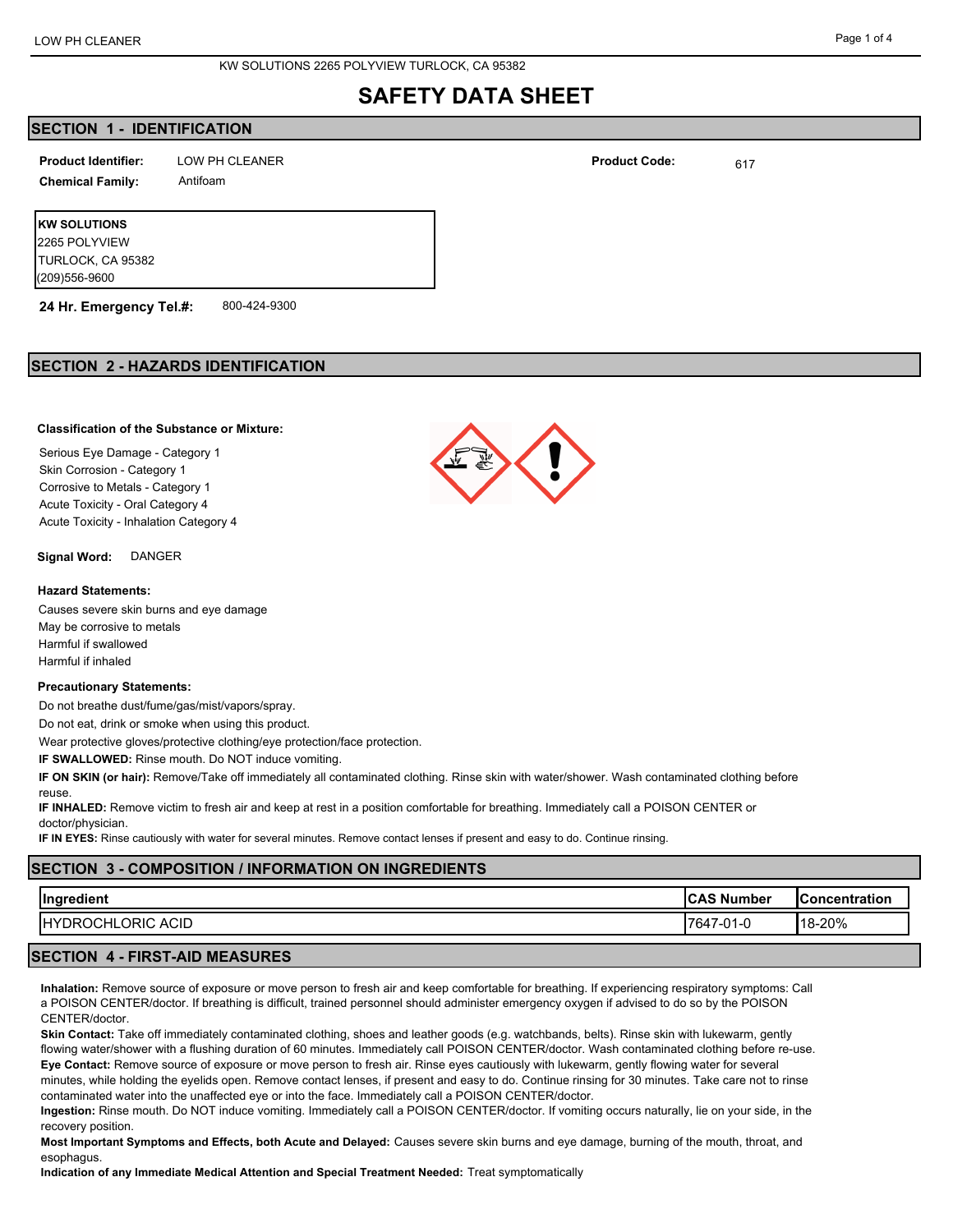## **SECTION 5 - FIRE-FIGHTING MEASURES**

**Extinguishing Media:** Use water spray, powder, foam, carbon dioxide.

**Special hazards arising from the substance or mixture:** Hot or molten material can react violently with water. Can react with certain metals, such as aluminum, to generate flammable Hydrogen gas.

**Flammability classification (OSHA 29 CFR 1910.106) (Hazcom 2012):** Non flammable

**Hazardous Combustion Products:** Forms flammable hydrogen gas on contact with metals.

**Special protective equipment and precautions for firefighters:** In the event of a fire, wear full protective clothing and NIOSH-approved self-contained breathing apparatus.

### **SECTION 6 - ACCIDENTAL RELEASE MEASURES**

**Personal precautions, protective equipment and emergency procedures:** Ventilate area of leak or spill. Wear appropriate personal protective equipment as specified in Section 8. Isolate hazard area. Keep unnecessary and unprotected personnel from entering.

**Methods and materials for containment and cleaning up:** SMALL SPILLS (less than 1 gallon): Neutralize with soda ash or cover with dry earth, sand or other non combustible material, place into loosely covered plastic containers for later disposal. If neutralized, material can be diluted into drain. LARGE SPILL: Restrict access to area until completion of clean up. Prevent liquid from entering sewers or waterways. Stop or reduce leak if safe to do so. Dike with inert material (sand, earth, etc.). Collect into plastic containers for disposal. Ensure adequate decontamination of tools and equipment following clean up.

**Special spill response procedures:** Collect spills in plastic containers only. Prevent from entering sewers, waterways, or low areas.

### **SECTION 7 - HANDLING AND STORAGE**

**Precautions for Safe Handling:** Wear at least chemical resistant gloves and eye protection, face shield, and chemical resistant garments when handling, moving or using this product. Do not contaminate water, food, or feed by storage or disposal.

**Conditions for Safe Storage:** Store in closed, properly labeled, rubber-lined steel, acid-resistant plastic, or glass containers. Store in a cool, dry, well-ventilated place away from heat, cold, metals, strong oxidizing agents, strong alkalis or reactive materials. Protect from freezing. Always use care when opening containers and keep tightly closed when not in use. Do not reuse containers.

**Incompatible Materials:** Alkalis, oxidizing agents, metals, bases and organic materials.

### **SECTION 8 - EXPOSURE CONTROLS / PERSONAL PROTECTION**

**Ventilation and engineering measures:** Forced air, local exhaust, or open air is adequate.

**Respiratory Protection:** Use appropriate NIOSH respirator.

**Skin Protection:** Wear chemical resistant gloves and chemical resistant garments when handling, wash garments before re-use.

**Eye/Face Protection:** Wear chemical goggles; also wear a face shield if splashing hazard exists.

**Other Protective Equipment:** Eye wash facility and emergency shower should be in close proximity.

**General Hygiene Conditions:** Do not eat, drink or smoke when using this product. Wash thoroughly after handling. Remove and wash contaminated clothing before re-use. Handle in accordance with good industry hygiene and safety practice.

### **SECTION 9 - PHYSICAL AND CHEMICAL PROPERTIES**

**Appearance:** Pink-red clear liquid **Odor:** Odorless **pH:** 1.0-2.0 **Melting/Freezing point:** No information available. **Initial boiling point and boiling range:** No information available. **Flammability (solid, gas):** Non flammable. Specific gravity: 1.10 g/mL **Solubility in water:** Complete **Decomposition temperature:** No information available. **Viscosity:** 5-10 cSt at 20ºC / 68ºF

### **SECTION 10 - STABILITY AND REACTIVITY**

**Reactivity:** Reactive with alkalis, attacks most metals, some violently releasing hydroges gas; flames with fluorine.

**Chemical Stability:** Stable under normal conditions

**Possibility of Hazardous Reactions:** Reactive with oxidizing agents, reducing agents, metals, bases and alkalis.

**Conditions to Avoid:** Incompatible materials and high temperatures

**Incompatible Materials:** Alkalis, oxidizing agents, metals and sodium hypochlorite.

**Hazardous Decomposition Products:** Corrosive chlorine gas and flammable/explosive hydrogen gas.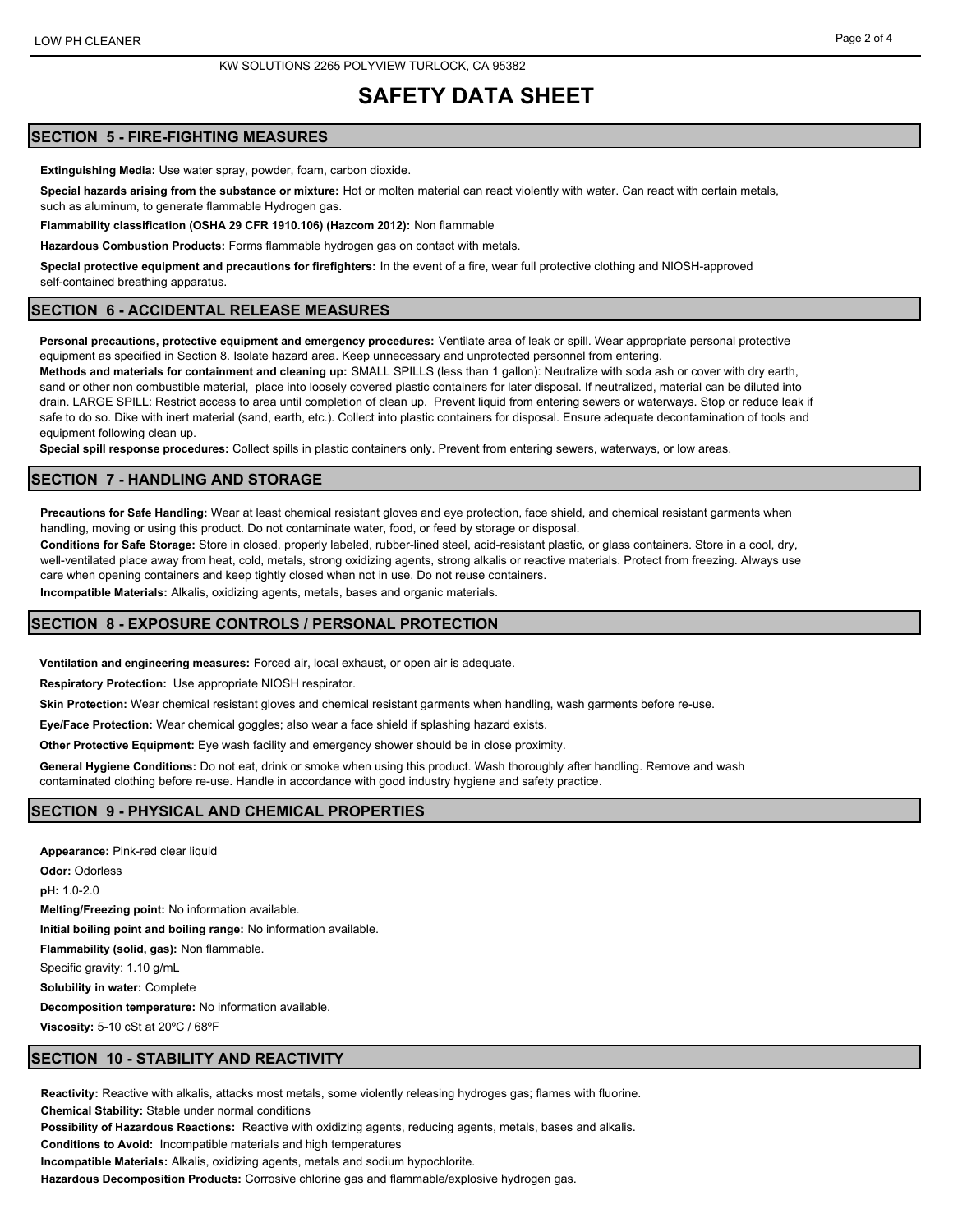## **SECTION 11 - TOXICOLOGICAL INFORMATION**

### **Informaiton on likely routes of exposure:**

Routes of entry - inhalation: YES

Routes of entry - skin & eye: YES

Routes of entry - ingestion: YES

Routes of entry - skin absorption: NO

### **Potential Health Effects:**

#### **Signs and symptoms of short term (acute) exposure:**

**Inhalation:** Inhalation of the mist may produce severe irriation of respiratory tract, characterized by coughing, choking, shortness of breath, headaches, dizziness, nausea, weakness and/or drowsiness.

**Ingestion:** Corrosive! Swallowing causes severe burns of mouth, throat, and stomach. Severe scarring of tissue, corrosion, permanent tissue destruction and death may result. Symptoms may include severe pain, nausea, vomiting, diarrhea, shock, hemorrhaging and/or fall in blood pressure. Damage may appear days after exposure.

**Skin:** Corrosive! Contact with skin causes irritation or severe burns and scarring with greater exposures.

**Eye:** Corrosive! Causes irritation of eyes, and with greater exposures it can cause burns that may result in permanent impairment of vision, even blindness.

#### **Potential Chronic Health Effects:**

**Mutagenicity:** No known effects in humans or animals

**Carcinogenicity:** Not considered a tumorigen or a carcinogen in humans or animals

**Reproductive effects:** No known effect in humans or animals

**Sensitization to material:** Not known as a sensitizer in humans or animals; asthmatic people may develop a reflex bronchospasm on exposure to HCl gas.

**Medical conditions aggravated by overexposure:** Prolonged exposure may cause dermatitis & dental erosion.

**Toxicological data:** The calculated ATE values for this mixture are:

ATE oral =  $1243$  mg/kg (rat)

ATE dermal = No information available.

ATE inhalation = 8413 ppm 4/ppm (rat)

### **SECTION 12 - ECOLOGICAL INFORMATION**

**Ecotoxicity:** Not expected to be an environmental hazard.

**Persistence and degradability:** Does not biodegrade. Reacts with various substances (e.g.: limestone or cement) to neutralize itself.

**Bioaccumulation potential:** This product is not a bioaccumulator.

**Mobility in soil:** This product is water soluble and will move readily in soil and water.

### **SECTION 13 - DISPOSAL CONSIDERATIONS**

**Handling for disposal:** Do not contaminate water, food, or feed by storage and/or disposal. When handling refer to protective measures listed in sections 7 and 8. Empty residue from containers, rinse container well.

**Method of disposal:** Dispose of in accordance with all applicable federal, state, provincial and local regulations. Contact your local, state, provincial or federal environmental agency for specific rules.

**RCRA:** If product becomes a waste, it does meet the criteria of a hazardous waste as defined by the US EPA, because of: Corrosivity D002

## **SECTION 14 - TRANSPORTATION INFORMATION**

Certain shipping modes or package sizes may have exceptions from the transport regulations. The classification provided may not reflect those exceptions and may not apply to all shipping modes or package sizes.

Please note the GHS and DOT Standarts are NOT identical and therefore can have varying classifications

### **US 49 CFR/DOT/IATA/IMDG Information:**

UN No.: 1789 UN Proper Shipping Name: Hydrochloric Acid, Solution Transportation hazard class(es): 8